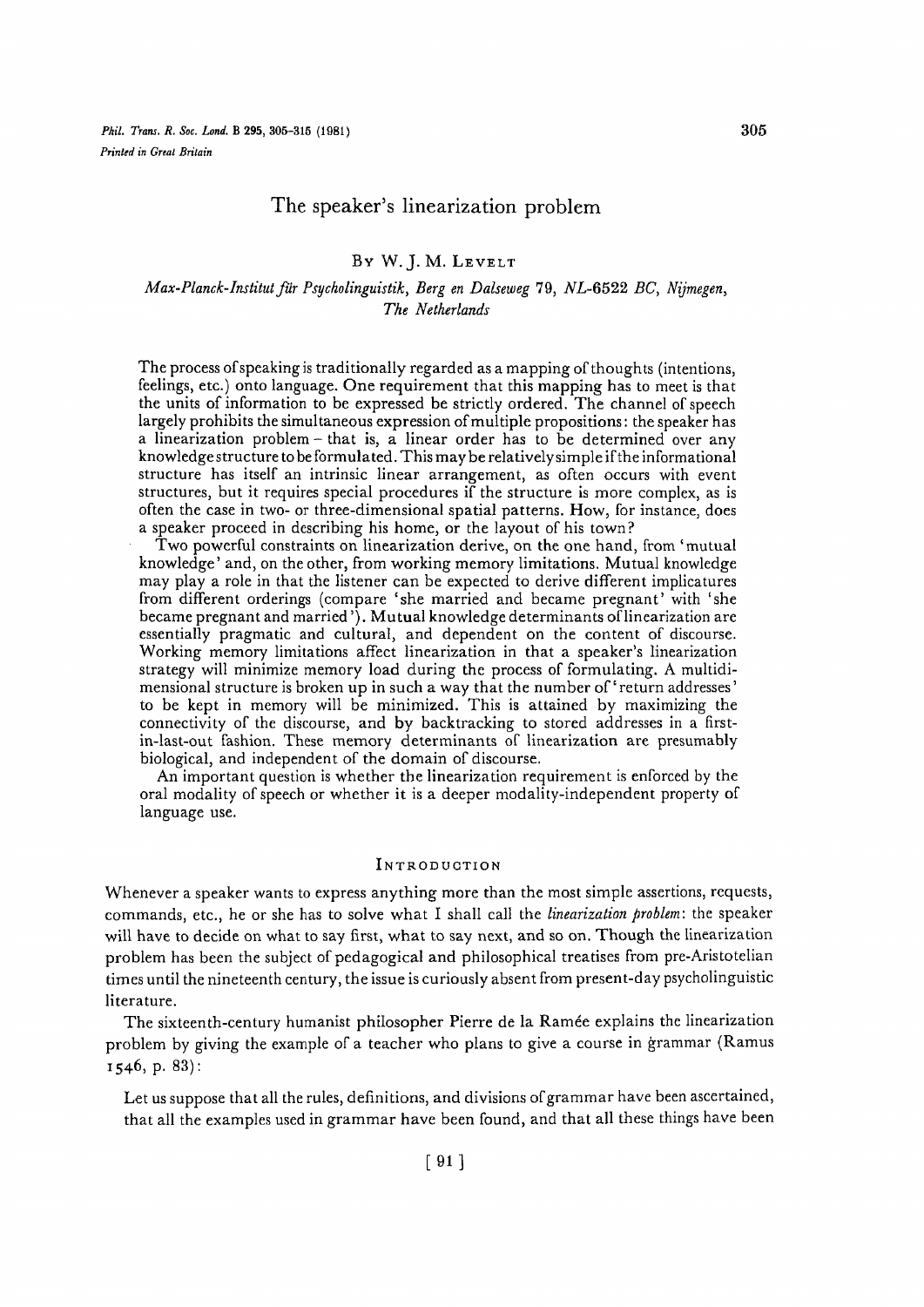# **306** W. J. M. LEVELT

truly and correctly 'judged'. Let us suppose that all these prescriptions are written out, each on a separate little ticket, and all of these thoroughly mixed in an urn, as for a game of *blanque*. Now I ask what part of dialectic would teach me how to put together all these mixed-up precepts and to reduce them to order.

Ramus makes a careful distinction between this ordering and two other aspects of the generation of discourse. The first one is the retrieval and judgement of the things to be expressed. Ramus puts it this way:

There is no need here of dialectical invention to discover the precepts, for all  $h$  ave been found and all the parts tested and judged. There is no need here of syllogism, because what is true here is already understood.

In other words, for Ramus arrangement follows, or at least presupposes, retrieval and judgement. The other aspects to be distinguished from ordering is the choice of linguistic means to express such an ordered string of thoughts. Here, Ramus breaks with the traditional treatment of linearization. From the classical era onwards, arrangement is discussed in rhetoric texts in the chapter on *dispositio*,<sup>†</sup> But rhetoric has to do with *oratio*, the faculty of speech, whereas Ramus repeatedly stresses that arrangement and judgement are independent of the faculty of speech, and are solely a matter of the faculty of thought, or *ratio* (see Nuchelmans 1980, p. 17). The linearization problem, therefore, should not be treated as a problem of language, but as a problem of thought, and Ramus consequently handles it, just as he does syllogism, as part of dialectic rather than of rhetoric.

As far as this goes, I am a Ramist: in studying the speaker's generation of discourse one should carefully distinguish between the selection of information to be expressed, the ordering of this information for expression, and the linguistic formulation of the information. A discussion of the speaker's linearization problem should, more specifically, avoid stating the issue in terms of the ordering of clauses, sentences, utterances, or other linguistic units. The entities should be units in a language of thought, which are, admittedly, even harder to define than units of a natural language (see Fodor 1975). In the eventual terminology used by Ramus, these units were *arguments* - roughly equivalent to concepts - and *axioms*, which are arguments combined into statements.

Making this strict separation between thought and language does not, of course, entail a denial of their interaction. The grammar of a language may put certain boundary conditions on the order in which thoughts can be expressed, and the order of expression decided on will in turn limit the choice of appropriate grammatical forms. None the less, the two systems may differ substantially in their main principles of organization.

What are the principles underlying the speaker's linearization in discourse? As I remarked above, there is virtually nothing in the psycholinguistic literature relating to this issue, in spite of the fact that it should figure centrally in any theory of the speaker. In the following I shall sketch some main principles of linearization as I see them. They are partly speculative, but in large part also based on empirical research. I shall begin with the speculative part, which concerns principles that are related to the content of discourse. I shall then turn to the more empirically based part, which deals with principles that derive from process requirements in

† See for instance, the Latin text on rhetoric, which is traditionally, but erroneously, attributed to Marcus Tullius (Cicero) (ca. 85 B.C.). Kempen & van Wijk (1981) were the first to relate this text to the linearization problem.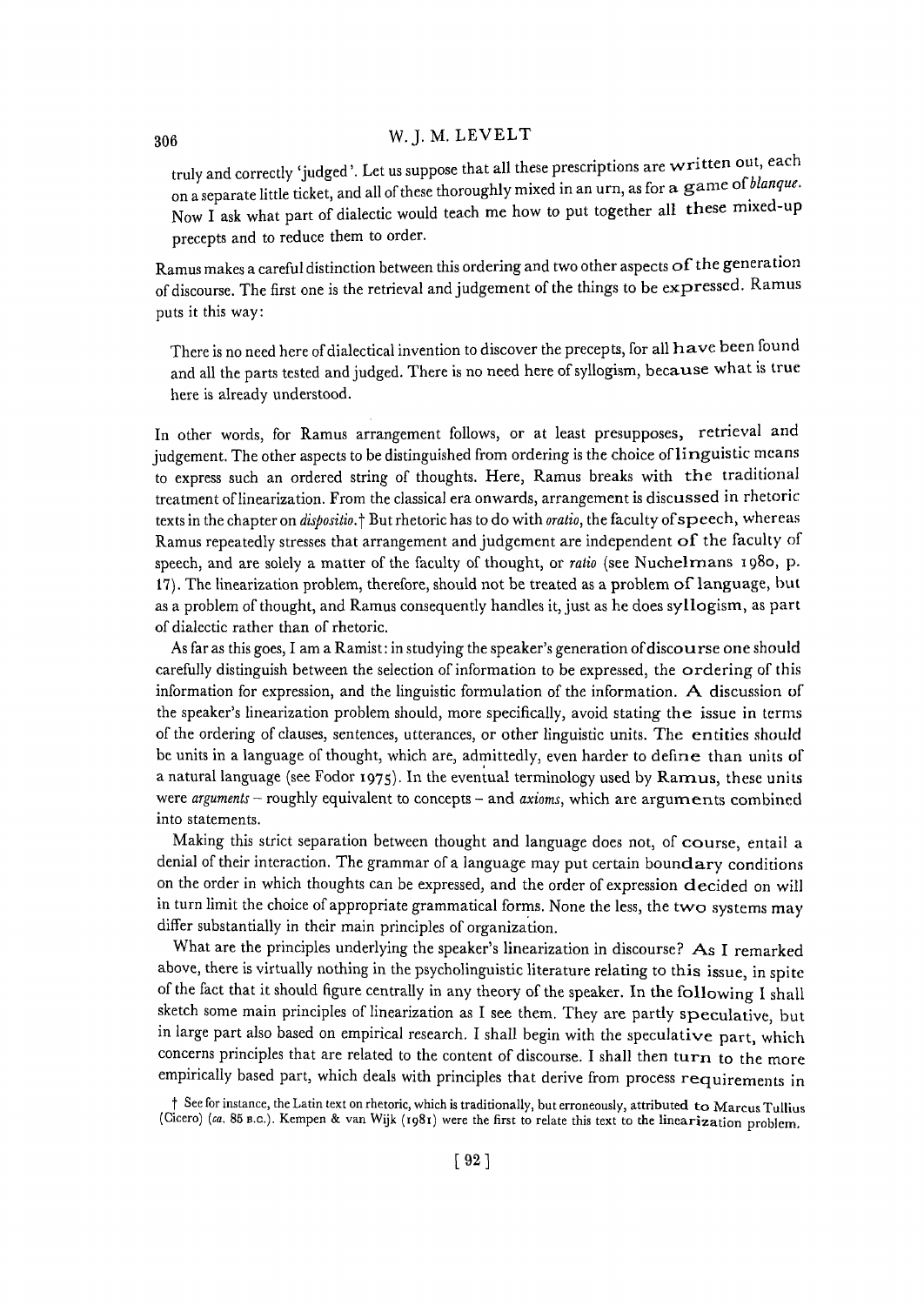the generation of discourse. A final section will comment on the relation between linearization and the oral modality of speech.

## CONTENT-RELATED PRINCIPLES

The art of rhetoric has been developed to effectively influence or persuade the audience. Every main aspect of this art, be it invention, elocution or pronunciation, is dedicated to this goal. Linearization, too, serves the main purpose of evoking certain inferences in the mind of the listener. Order is one determinant of implicature, as Lyons (1977), Gazdar (1979, 1980) and others have shown. An example from Kempson (1975) suffices to illustrate this. If the context is not too far-fetched, the following piece of discourse sounds distinctly odd:

(1) The Lone Ranger rode off into the sunset. He mounted his horse. Order of mention apparently implicates order of events, and the way to put things should therefore be the other way round:

(2) The Lone Ranger mounted his horse. He rode off into the sunset. The old principle in rhetoric corresponding to this is known as *ordo naturalis*.<sup>†</sup> Natural order is, so to speak, the unmarked form of linearization. All other orders, the so-called artifical orders, are designed to create special attentional or aesthetic effects. A psycholinguistic consideration of linearization can most profitably start out with the unmarked case.

Three questions have to be asked. The first is: what makes natural order so effective for speaker and listener? The second one is how to define natural order for different domains of discourse. And the third issue is: what will happen if a domain does not allow for a unique natural order? Let us consider these issues in turn.

The principle of natural order may have two related, but still different, psychological sources. Both are extensively discussed in Osgood's recent book (1980), which includes a very interesting chapter on naturalness. A first source is the organization of the speaker's own – prelinguistic – experience. An event structure, for instance, is in our culture quite likely memorized in such a way that consecutive events are more closely associated than non-consecutive events. Retrieving this information for expression will be relatively easy if each just-retrieved event can function as a retrieval cue for the next event. Experimental evidence for this conjecture can be found in Mandler & Johnson (1977). I shall return to this use of connectivity in the next section on process-related principles. The other source of natural order is conversational. If the speaker intends the listener to derive certain implicatures from the order in which things are said, he should base his speech on mutual knowledge. There is general knowledge in our culture that causes precede effects, that means are sought before ends are achieved, that planning precedes execution, etc. By using the unmarked order the speaker can make sure that the listener will correctly apply such knowledge, and come up with the intended im plicature. There are, moreover, stereotypical orders of events in our culture, such as paying after eating in restaurants (see Schank & Abelson 1977), stereotypical spatial arrangements (see Linde & Labov **(1975) on** apartment arrangements and their descriptions, and Ullmer-Ehrich (1979) and Ullmer-Ehrich & Koster (1980) on living room arrangements and descriptions), and other stereotypical arrangements that a speaker can assume to be knowledge shared with the listener. By following such arrangements in the order of expression, the speaker facilitates the listener's comprehension.

t Though they are often confused, natural order theories of *dispositio* should be distinguished from natural order theories of grammar. The latter concern word order in sentences. For a discussion of these, see Levelt (1967).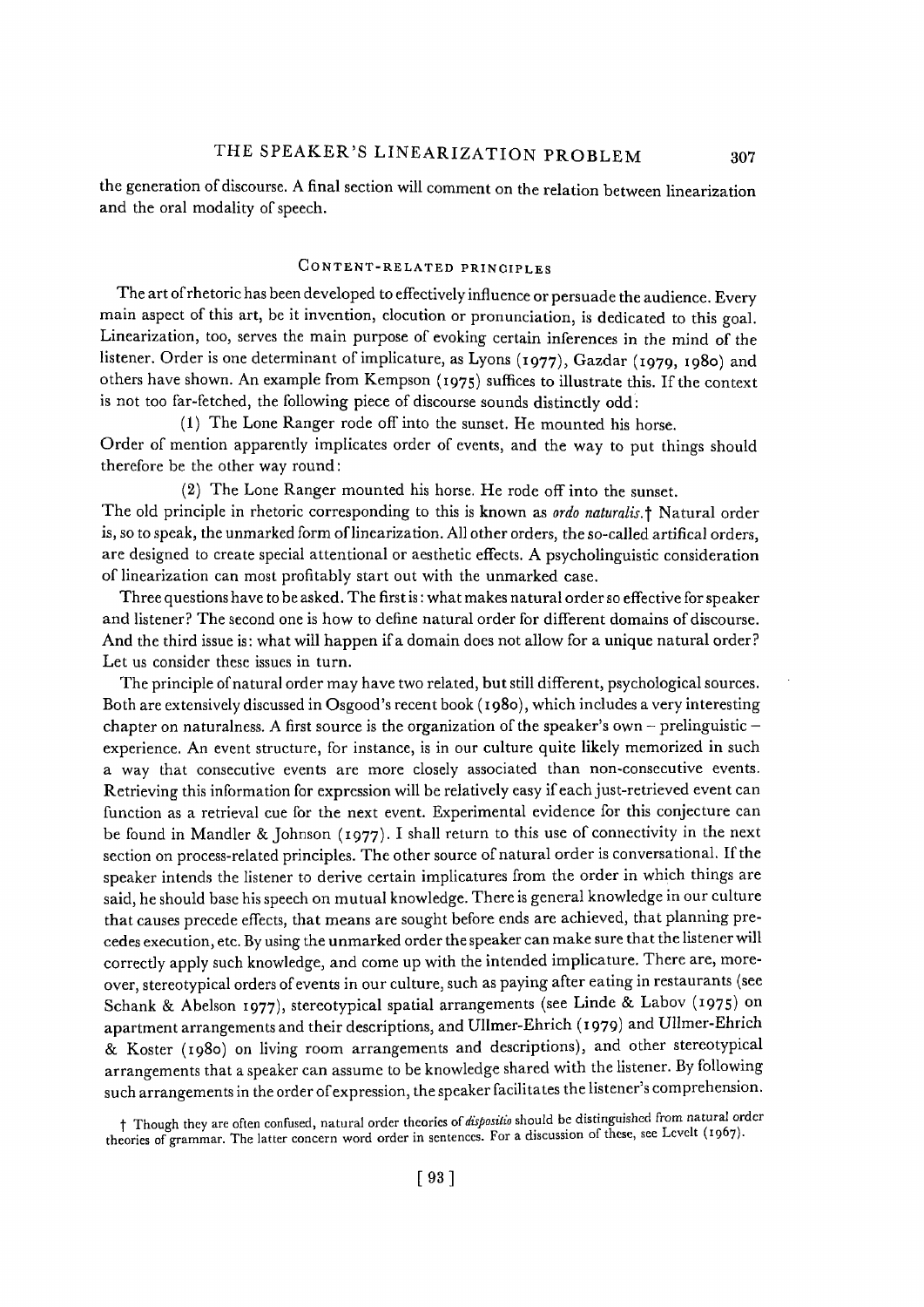### 308 W. J. M. LEVELT

Here the speaker's and the listener's interests are likely to coincide: if the speaker's retrieval process is, in part, governed by what is stereotypic in the culture, the listener will be able to use the same stereotype to encode and store the information. The short answer, therefore, to the question of what makes natural order so natural is that it allows for easy retrieval on the part of the speaker and for easy inference on the part of the listener, given shared general or more specific knowledge in the speech community. A t the same time, the culture dependency of natural order cannot be stressed enough. Becker (1980), for instance, shows that the Aristotelian temporal-causal sequencing is no basis for linearization in Javanese Wayang, but rather something he calls 'coincidence', which is a deep motive for action in the culture.

The second question, of how natural order relates to different domains of discourse, will never be answered exhaustively: there are as many natural orders as there are things to talk about, and one should be careful to avoid the morasses of content analysis. One more general observation can, however, be made: if the structure to be expressed is itself linearly arranged, the unmarked or natural way is to follow that order. For event structures the rule is to follow the order of events, as we have seen. For linear spatial structures it is to follow the spatial connectivity. This is especially apparent in the giving of route directions, which has been studied by K lein (1979, 1981) and others in our institute (see also Munro 1977; Wunderlich & Reinelt 1981). The task of giving someone a route direction requires, first, the retrieval of the shortest route through some more-dimensional representation and, secondly, the expression of this shortest route. The latter is always performed by following the route's linear connectivity, though this is by no means the only logical possibility. Sometimes structures are partly organized in terms of subordination, and the linearization follows the route from superordinated to subordinated items. This is, for instance, so with a computer program designed by Collins *et a l* (1975) that teaches geography. The authors claim that this superordination to subordination arrangement of topics implemented in the program had been observed in natural tutorial sessions. It sounds like a late echo of the genus-species orderings propagated in rhetoric texts across the ages.

The third question is what will happen if the domain of discourse has no linear arrangement, and thus cannot directly map onto a unique order of expression. This may occasionally be so for event structures, as when events have a simultaneous arrangement. It is the normal case for two- or more-dimensional spatial structures, and for many other domains of discourse. The only em pirical evidence about what happens in such cases concerns the description of multidimensional spatial structures. Since the appearance of Linde & Labov's (1975) seminal paper on apartment descriptions, much attention has been devoted, especially at our institute, to how people express and formulate spatial information (Klein 1979, 1981; Ullmer-Ehrich & Koster 1980; Levelt 1979, 1981). One major result of these studies is this: the dominant strategy for linearizing a spatial structure is by projecting an event structure onto it. Speakers tend to make a mental tour through space, either a body tour (e.g. in apartment descriptions or route directions), or what we have called a gaze tour (in living room or network descriptions). As a result, spatial links become expressed by temporal connectives (' and then'), with abundant use of verbs of motion and the like. The natural order rule for event structures is thus extended to spatial structures, w hich become only ' indirectly' described via the event structures defined over them. It is not fully clear why speakers resort to these tour solutions. One advantage of the strategy is surely that speaker and hearer share substantial knowledge about the touring of cities and apartments, and a temporal description easily invites the intended inferences about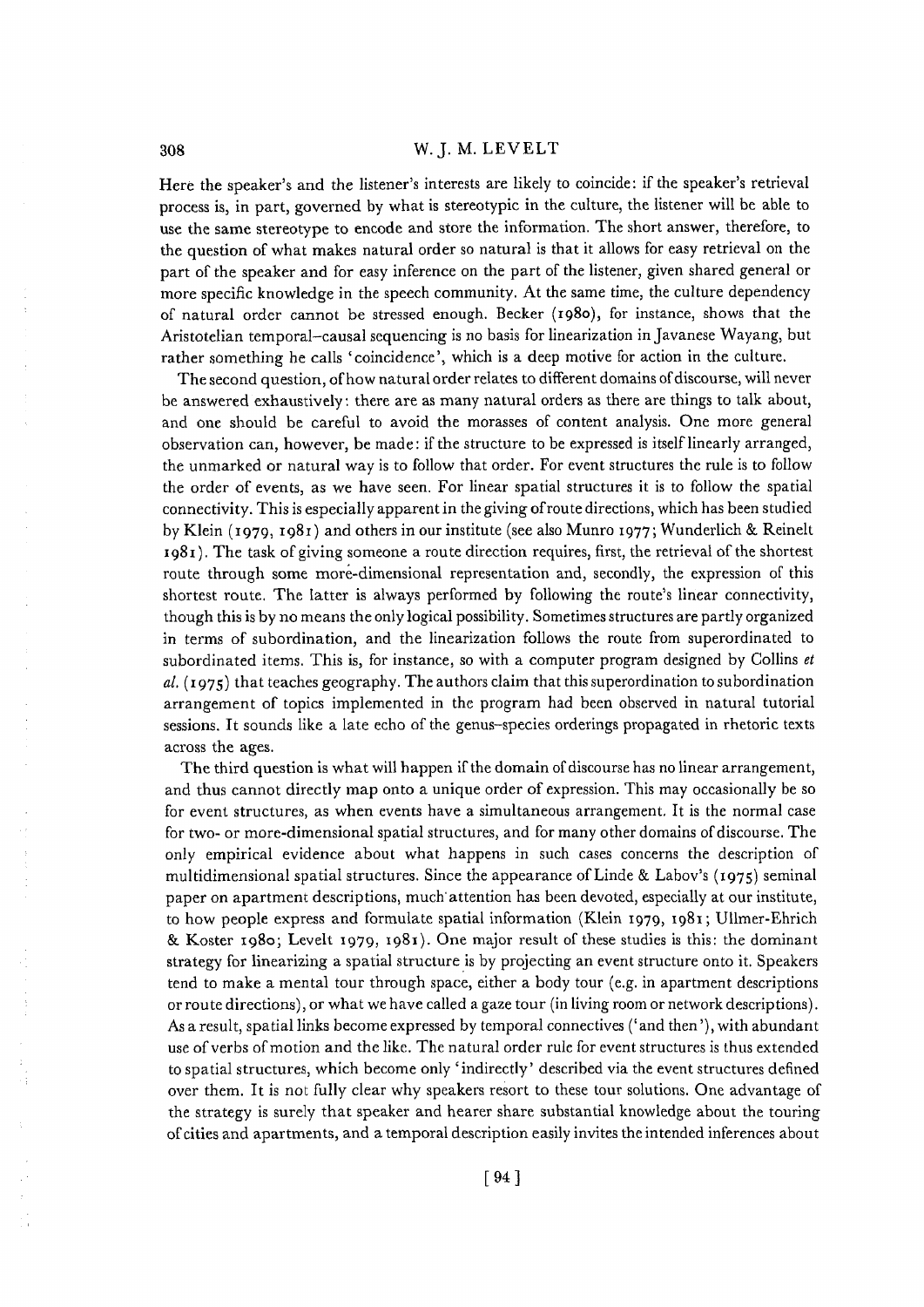the spatial layout. Still, though the tem poral solution is guaranteed to be linear, it is by no means unique. Mutual knowledge will be one determinant of the tour's path; processing requirements will be another. Let us now turn to these process-related principles of linearization.

#### PROCESS-RELATED PRINCIPLES

The orderly expression of complex information requires a system of book-keeping on the part of the speaker. It is, first, necessary to keep track of what has been said and what is still to be expressed. This may be a simple matter for linear structures, but it requires special memory



FIGURE 1. Examples of linear (a), hierarchical (b) and loop (c) structures to be described by subjects. Nodes are differently coloured in the test patterns.

devices for more complex information, as I shall show in a moment. Secondly, a cooperative speaker will bear in mind the needs of the listener, who has to try to reconstruct the complex structure from the linearly ordered discourse. The complexity of the demands made on the listener will, among other things, be affected by the speaker's use of modal, anaphoric and deictic expressions, which signal how the formulated information is to be resynthesized. It will also be affected by the speaker's choice of particular orders of expression.

In the following I shall argue that these book-keeping requirements impose restrictions on the linearization process that are of a quite general nature: they are independent of the information content, and are in that respect quite different from content-related principles of linearization discussed earlier.

I shall, however, try to explain these process-related principles of linearization with the help of the very restricted domain of discourse that we have used to study them. The discourse is about spatial, grid-like networks, as in figure  $1$ , consisting of differently coloured nodes, connected by horizontal or vertical arcs. The patterns could have a linear structure, as in figure 1*a*, a hierarchical structure involving multiply branching nodes, as in figure 1*b*, or an even more complex loop-structure as in figure 1c. We showed such patterns to subjects and asked them to describe the figure in such a way as to enable the next subject to correctly draw it on the basis of the tape-recorded description. W e instructed the speakers to start the description at the node marked by the arrow.

How would a speaker organize his book-keeping when describing such patterns? Notice that book-keeping is necessary here in spite of the fact that the patterns are visually present during the task: the speaker should remember which parts of the pattern he has already described, and in some cases which nodes he will have to return to at later stages of the description. I constructed two linearization models that for each pattern in the domain would yield as output a linear sequence over all nodes and arcs of the pattern. The models would thus predict the subject's order of expressions of the different parts of the pattern.

It suffices for the present discussion to examine one of these models only. The model consists

20  $[95]$  Vol. 295. B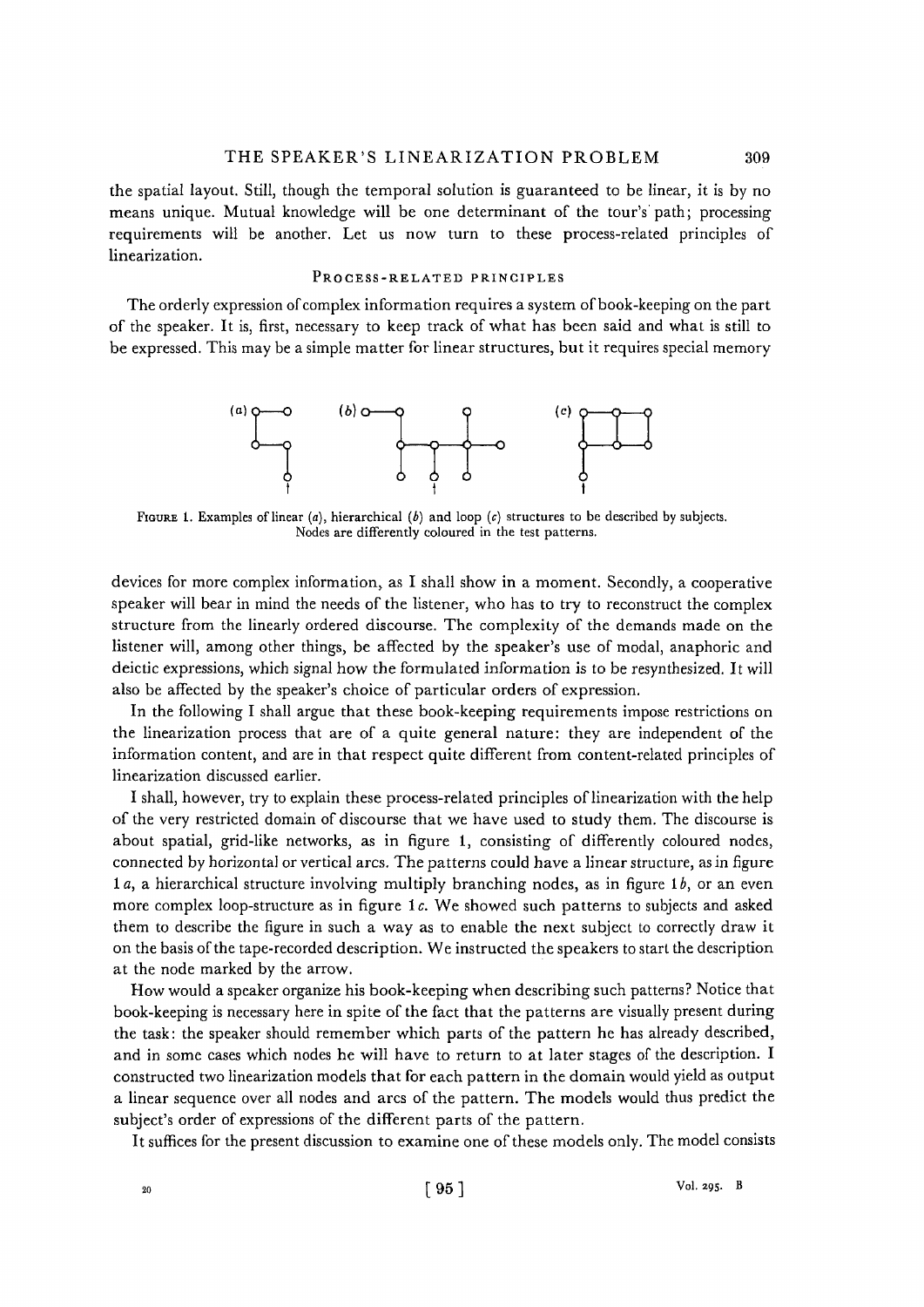of two parts, one non-deterministic and one probabilistic. The non-deterministic part is a so-called augmented transition network (a.t.n.). It is given in figure 2. The precise working of this a.t.n. has been described elsewhere (Levelt 1981b). What mainly concerris us here is the general principles on which its construction is based, since these are the process-restrictions that we claim to be general and content-independent.

A first major principle is the *maximization of connectivity*. For the present patterns the principle implies that, whenever possible, the next node to be described has an arc-connection to the last node mentioned. Or, in other words, the connectivity principle says that a complex information



FIGURE 2. Linearization model for network descriptions.

| transition | condition<br>network entrance<br>other than network entrance | action<br>make entry statement; reduce valency of entrance node by 1<br>enter loop if recognized at transition (2); select and describe<br>move, reduce val. of node left and of node entered by 1 |
|------------|--------------------------------------------------------------|----------------------------------------------------------------------------------------------------------------------------------------------------------------------------------------------------|
| 2          | node val. $= 1$                                              | describe node                                                                                                                                                                                      |
|            | node is loop entrance<br>and val. $> 1$                      | describe node                                                                                                                                                                                      |
| 3          | node val. $> 1$                                              | describe node                                                                                                                                                                                      |
| 4          | node val. $>1$                                               | seek $M/F$                                                                                                                                                                                         |
| 5          | node val. $= 1$                                              |                                                                                                                                                                                                    |
| 6          | node val. $= 0$                                              | stop                                                                                                                                                                                               |
| 7          | node val. $= 0$                                              | describe node, stop                                                                                                                                                                                |

structure is linearized as much as possible without 'lifting the pencil': new concepts should, wherever possible, be introduced by virtue of their communicatively relevant relations to the most recent concept expressed.

In various experiments with patterns of the sort exemplified here (Levelt  $1981a, b$ ) we have gathered almost 4000 descriptions. Violations of the connectivity principle are quite rare: they never occur for patterns that are themselves linear, as in figure 1a; their only noticeable occurrence is where there are loops, as in figure 1c, but even there they are relatively infrequent. Connectivity is also a desirable property for the listener, because the new information can be linked to the most recent items, which will normally still be available in working memory.

It is, of course, not always possible for the speaker to introduce new items in a connected way without repeating old ones. If the pattern is hierarchical, as in figure 1b, the a.t.n. chooses one or the other exit arc of the choice node in a non-deterministic way; when it comes to the end of the branch it jumps back to the choice node to describe the other branch. This return jump violates the connectivity principle. The only way to preserve connectivity would be to retrace all the old items and to return step-by-step to the choice node. This is exactly the way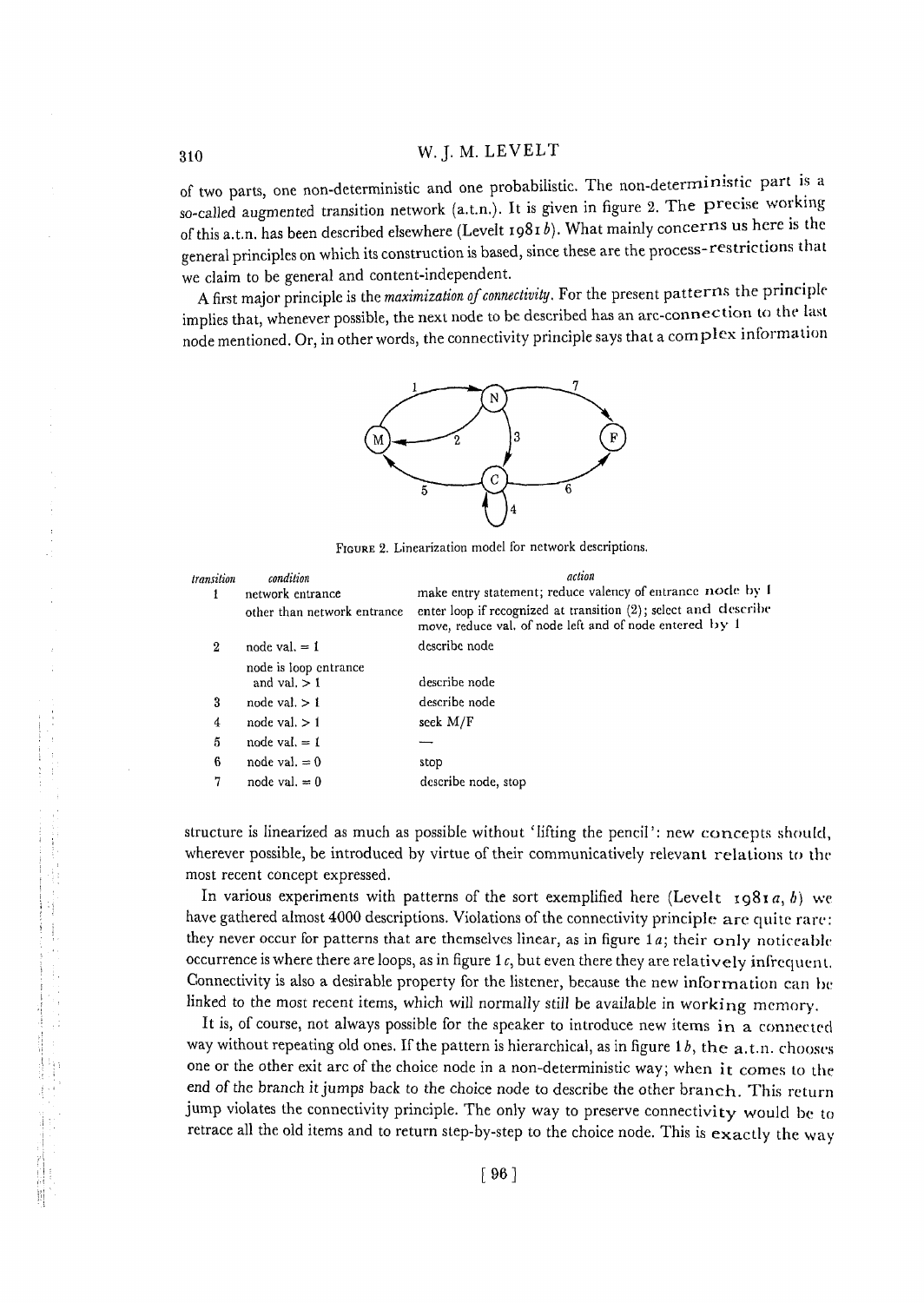that returns are dealt with in the other a.t.n. model, which is not discussed here. The principled issue is this: when choice items are returned to by way of a jump, i.e. in disconnected way, as with the a.t.n. of figure 2, how does the speaker keep track of the returns to be made? If choice items are embedded, as in figure 1 *b,* i.e. if the speaker reaches a new choice node before having returned to the earlier one, how is he going to schedule his returns? Does he return to the former one first, or the latter?

The second major principle says that *returns to choice items are made in first-in-last-out fashion.* The a.t.n. of figure 2 is equipped with a push-down stack where return addresses are stored one on top of the other, as they come in. Coming to the end of a linear branch, control jumps back to the top item on store. This is recursively done till the stack is empty. Another way of expressing the principle is to say that it minimizes the size of return jumps. This second process-principle seems to be quite robust as well. We found less than 3 % violations in 297 descriptions of patterns involving embedded, and multiply embedded, choice nodes. It is likely, but not yet empirically demonstrated, that this way of ordering return moves is also advantageous to the listener; the corresponding a.t.n. model that we have made for the listener shows the same push-down property.

Maximization of connectivity, and first-in-last-out return to choice items, are the main principles on which the non-deterministic part of the linearization model is based. Together, they give linearization the ' depth-first' character that is so typical for human problem-solving (Newell & Simon 1972). Let us now turn to the probabilistic part. The model so far was non-deterministic in that it did not specify the order of choice at a choice item: that is, which branch will come first in the speaker's linear order, which one he will take after return, etc. The probabilistic part of the model predicts a speaker's tendencies or preferences in this respect. Again, the model's details are based on a principle of quite general character, which should be applicable to any complex domain of discourse.

The third major principle says that a speaker will tend to order his choices at a multiply branching item in such a way as to *minimize the load of memorizing return addresses*. This principle can best be exemplified by splitting it up in two parts, the first part to do with the *duration* of memory load, the second with *size* of load.



FIGURE 3. Pattern for testing minimization of duration of memory load. (Colours have been replaced by initials of colour names.)

Figure 3 exemplifies the case of minimization of duration. When arriving at the green choice node, the speaker can choose either to take the left branch first, or to begin with the right branch. In both cases he will later have to return to the green choice node to describe the other branch. But there is a difference: if the longer right branch is described first, the speaker will have to keep in mind the return address longer than if the shorter left branch is described first. It was therefore predicted that in this and similar cases there would be a higher probability for the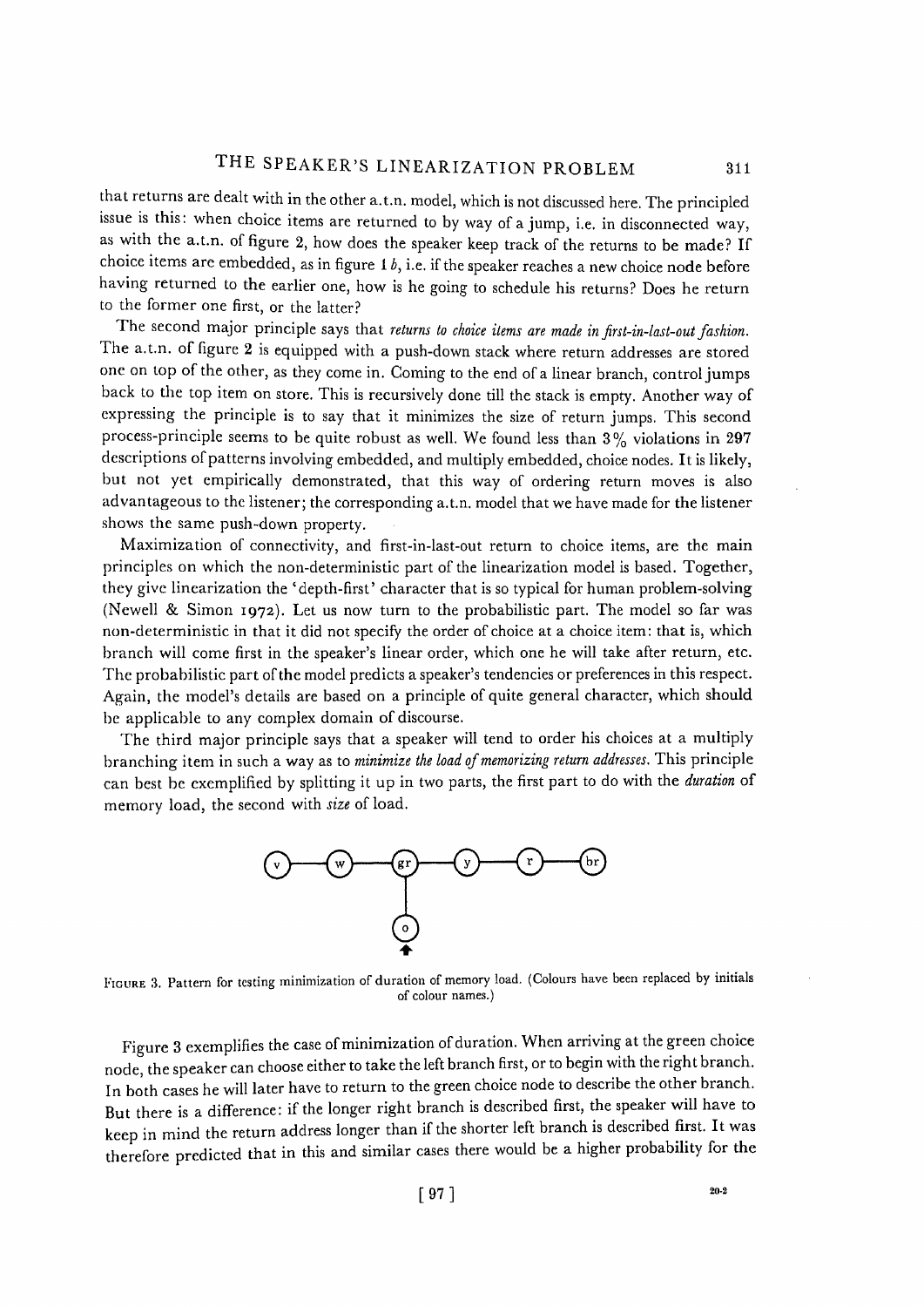312 W. J. M. LEVELT

speaker to order choices from shorter to longer branches. In the experiments we found a clear confirmation of these prediction (Levelt  $1981b$ ).

Minimization of size of load can be illustrated with the pattern in figure 4. Here again there is a choice at the green node, but now the num ber of elements to be described is the same to the left and the right. The two branches differ, however, in that the right one contains another choice node. If the speaker were to describe this right branch first, then at some moment he would not only have to keep the first green choice node in mind as a return address, but also the second yellow node. This will not be so if the left branch is described first, since after having returned to the green choice node this can be released from memory, and there will thus be no moment where the speaker will have to keep track of two different nodes to return to. For



FIGURE 4. Pattern for testing minimization of size of memory load.

this and similar patterns we thus predicted a higher probability ofdescibing simpler before more complex branches. This, again, was clearly confirmed in the experiments.

Note that these minimization strategies can be advantageous to the listener as well. If the listener is aware of the speaker's intention to return to an item at a later point in the discourse, then also the listener will try and keep track of these return addresses. This awareness on the part of the listener may be the result of more or less explicit cues in the speaker's wording, ranging from explicit mention (' we will return to this crossing point') to the use of more implicit modal expressions (' here you may go right '). If the listener can guess that a return will be made, the speaker's load minimizing strategies will also reduce effort for the listener.

To summarize the process-related principles, our conjecture is, first, that the speaker will be maximally connective when introducing new items of information, secondly, that he will return to choice items in inverse order, and finally, that he will order his paths from a choice item in such a way as to minimize keeping track of return addresses. It is interesting to observe that the combination of these principles is formally equivalent to what is known as Yngve's depth hypotheses (Yngve 1961). Y ngve predicted maximization of right-branchingness for syntactic structures given the speaker's processing restrictions. Similarly, the present theory of linearization predicts maximization of right-branchingness for discourse structures, at least in so far as discourse is affected by processing restrictions. The arguments that Miller & Chomsky (1963) formulated against Yngve's theory, nam ely that the listener's processing requirements would favour left-brachingness, do not hold for the linearization theory: as we have pointed out, each of the principles may be advantageous for the listener as well. The empirical issue for a general theory of linearization is therefore to show a predominance of right-brachingness for discourse structures. We have shown this to hold for the present domain of spatial patterns, but we have no more than anecdotal evidence to this effect for other domains of discourse.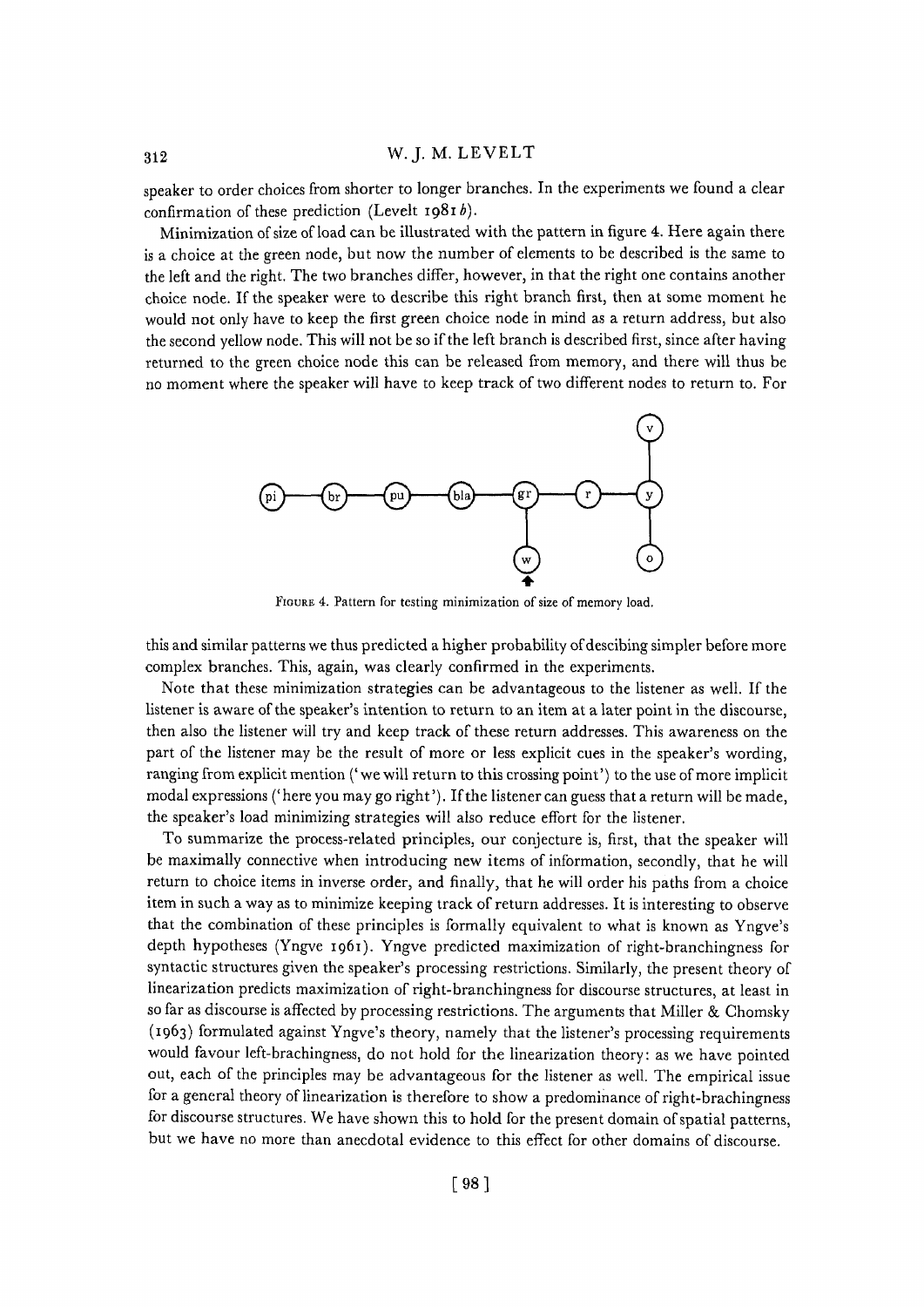# THE SPEAKER'S LINEARIZATION PROBLEM 313

# LINEARIZATION AND THE ORAL MODALITY OF LANGUAGE

What is the origin of the speaker's linearization problem? There is an obvious and rather trivial answer to this question. It is that the requirement to linearize is due to the oral m odality of language: our vocal apparatus is not equipped for the simultaneous expression of complex information. Even if one agrees that some simultaneity of expression can be observed in coarticulation within and between syllables, or more clearly in the parallel expression of segmental and suprasegmental information, one would also have to admit that it is impossible to utter two or more sentences at the same time.

Still, there is reason to suppose that the linearization requirement is modality-independent, having more to do with our limited abilities in dealing with propositional information than with the technical restrictions of our vocal apparatus. There are two reasons worth mentioning: the first is that even if the speaker could miraculously speak with two voices simultaneously, the listener would be quite unable to cope with it. A long and impressive tradition of experimentation by Broadbent and his associates (see Broadbent 1971) has left no doubt that listeners have great difficulty in dealing with simultaneously spoken sentences. This occurs even when the utterances are dichotically presented, one to the left and one to the right ear. The argument that such speakers do not exist, and that listeners have thus no experience with this situation, is invalid: it is quite normal and quite frequent to be confronted with the simultaneous speech of several speakers. But the way in which humans deal with this 'cocktail party' situation is to attend selectively to only one speaker at any one moment.

The second reason is an even more compelling one. There are natural languages that do not make use of the oral-auditory modality, and which could, technically, allow for simultaneity of utterances. These are the native sign languages of the deaf. In American Sign Language (A .S .L .), and probably in all sign language, a sign can be made by either hand; there is free alternation. Therefore, nothing would prevent simultaneous signing with both hands. I have, in fact, observed various instances of simultaneous signing. In most cases the one hand holds a static classifier while the other hand signs the focal information, which entertains some relation to this classifier. The first hand therefore has an anaphoric function, not unlike the deictic function of a pointing gesture when we say 'there is the book'. In one case I observed the use of a common noun by one hand and the simultaneous utterance of a relative clause by the other hand. So some simultaneity can be observed in the use of A.S.L., but at the same time there is no doubt that it is ungrammatical in A.S.L. to sign two complete sentence tokens simultaneously (see Levelt (1980) for further discussion of these issues). We do not know whether the native A.S.L. observer would be able to comprehend simultaneous utterances; these experiments have never been done. But though the visual system seems to be designed for parallel processing, one should not expect positive results. The situation will probably be no better than for simultaneous reading tasks. There, we know it is sometimes possible to register single words in parallel (Willows & MacKinnon 1973), but there is no indication of simultaneous processing of sentence-type units.

With these remarks I shall return to the Ramist position that I endorsed in the Introduction. The issue of linearization has to be dealt wth in the realm of *ratio*, the faculty of thought, not in the realm of *oratio*, the faculty of speech (for further experimental evidence relating to this distinction, see Levelt & Maassen (1981)). The requirement to linearize is an attentional one that applies equally well to the use of languages that do not involve speech as to any thought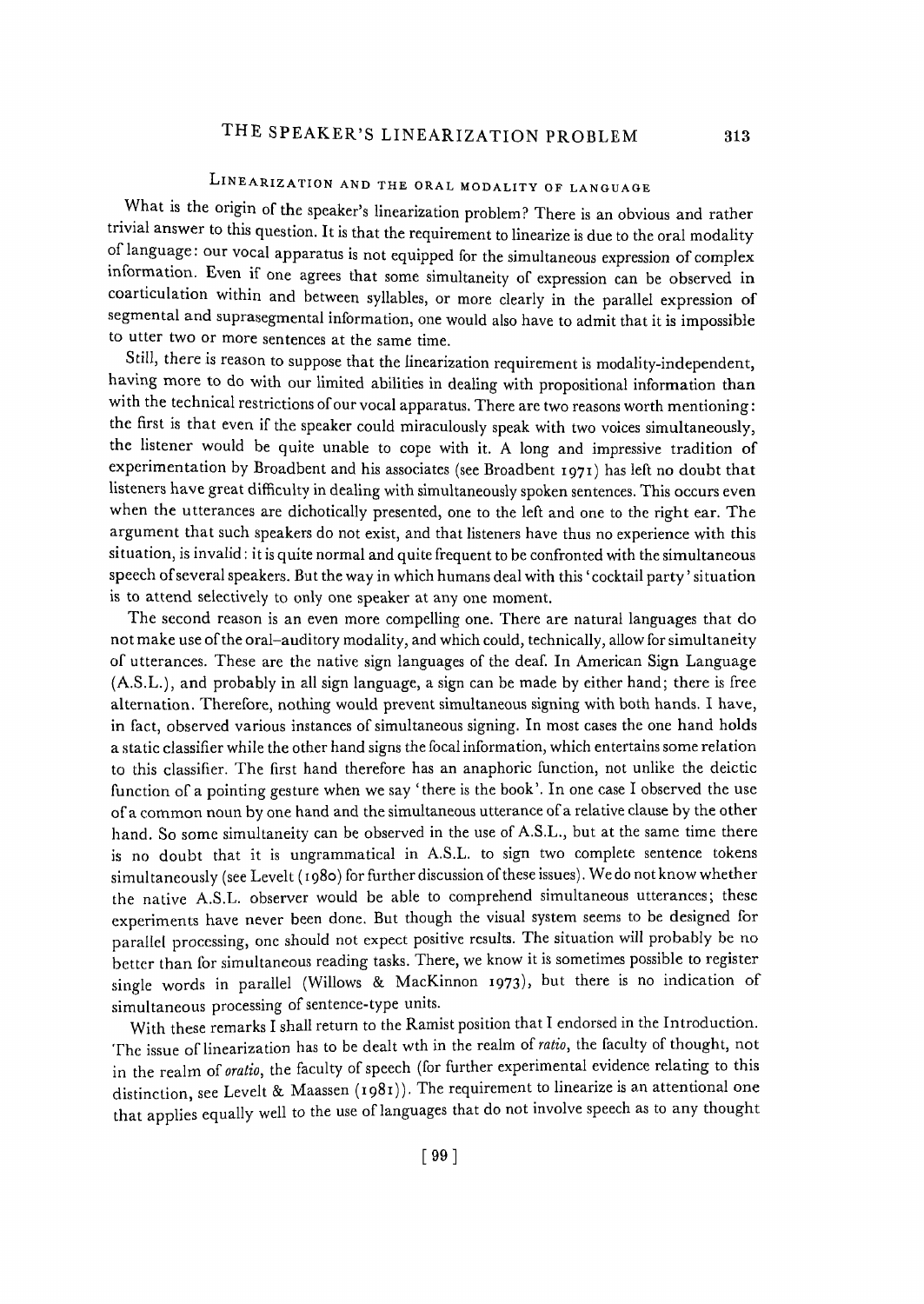process involving prepositional information, such as doing arithmetic, playing chess, or planning a lecture on the speaker's linearization problem.

I am grateful to Else Barth, Gerard Kempen, William Marslen-Wilson and Gabriel Nuchelmans for discussions and comments in connection with this paper.

#### REFERENCES (Levelt)

Becker, A. L. 1980 Text-building, epistemology, and aesthetics in Javanese shadow theatre. In *The imagination of reality* (ed. A. Becker & A . Yengoyan). Norwood: Ablex.

Broadbent, D. E. 1917 *Decision and stress*. London: Academic Press.

- Collins, A., Warnock, E. H, & Passafiume, J. J. 1975 Analysis and synthesis of tutorial dialogues. In *The psychology* of learning and motivation (ed. G. H. Bower), vol. 9. New York: Academic Press.
- Fodor, J. A. 1975 *The language of thought*. Hassocks: Harvester Press.
- Gazdar, G . 1979 *Pragmatics.* London: Academic Press.
- Gazdar, G . 1980 Pragm atic constraints on linguistic production. In *Language production* (ed. B. Butterworth). London: Academic Press,

Kempen, G. & van Wijk, C. 1981 Leren formuleren. Tijdschr. Taalbeheers. 3, 32-44.

Kempson, R. M. 1975 *Presupposition and the delimitation of semantics*. Cambridge University Press.

- Klein, W. 1979 Wegauskünfte. Z. LitWiss. Ling. 9, 9-57.
- Klein, W . 1981 Some aspects of route directions. In *Speech, place*, *and action. Studies in deixis and related topics* (ed. R. J. Jarvella & W. Klein). Chichester: Wiley.

Levelt, W. J. M. 1967 Over het waarnemen van zinnen. Groningen: Wolters.

- Levelt, W . J. M . 1980 On-line processing constraints on the properties of signed and spoken language. In *Signed and spoken language: biological constraints on linguistic form* (ed, U. Bellugi & M. Studdert-Kennedy), Weinheim: Chemie.
- Levelt, W . J. M . 1981 *a* Cognitive styles in the use of spatial direction terms. In *Speech, place, and action. Studies in deixis and related topics* (ed. R. J. Jarvella & W. Klein). Chichester: Wiley.
- Levelt, W . J. M. 1981 *b* Linearization in describing spatial networks. In *Processes, beliefs, and questions* (ed. S. Peters & E. Saarinen). Dordrecht: D. Reidel.
- Levelt, W . J. M . & Maassen, B. 1981 Lexical search and order of mention in sentence production. In *Crossing the boundaries in linguistics. Studies presented to Manfred Bierwisch* (cd. W. Klein & W, J. M. Levelt). Dordrecht: D. Reidel,

Linde, C. & Labov, W. 1975 Spatial networks as a site for the study of language and thought. *Language* 51, 929-939. Lyons, J. 1977 *Semantics,* vol. 2. Cambridge University Press.

- Mandler, J. M. & Johnson, N. S. 1977 Remembrance of things parsed: story structure and recall. *Cogn. Psychol.*  $9, 111 - 151.$
- Miller, G. A. & Chomsky, N. 1963 Finitary models of language users. In *Handbook of mathematical psychology* (ed. R. D. Luce, R. R. Bush & E. Galanter), vol 2. New York: Wiley.

Munro, A . 1977 Speech act understanding. Ph.D. dissertation, University of California, San Diego.

- Newell, A . & Simon, H. A, 1972 *Human problem solving.* Englewood Cliffs, N.J.: Prentice Hall.
- Nuchelmans, G. 1980 Late-scholastic and humanist theories of the proposition. Amsterdam: North-Holland.
- Ong, W. J. 1974 Ramus, method, and the decay of dialogue. New York: Octagon.
- Osgood, C. E. 1980 *Lectures on language performance.* New York: Springer.
- Ramus, P. 1546 *Dialectici commentarri tres authore Audomaro Talaeo editi* (translation by W. J. Ong (1974)), pp. 83-84.
- Schank, R . & Abelson, R, 1977 *Scripts, plans, goals and understanding,* Hillsdale: Erlbaum.
- Tullius, M. ca. 85 B.C. *Ad Herennium* (translated and edited by H. Caplan (1954)). Cambridge, Massachusetts: Harvard University Press.

Ullmer-Ehrich, V. 1979 Wohnraumbeschreibungen, Z. LitWiss. Ling. 9, 58-83.

- Ullmcr-Ehrich, V . & Koster, C. 1981 Discourse organization and sentence form. The structure of static arrangement descriptions. Unpublished, Max-Planck-Institut für Psycholinguistik, Nijmegen.
- Willows, D. M. & MacKinnon, G. E. 1973 Selective reading: attention to the 'unattended' lines. *Can. J. Psychol.* 27, 292- 304.
- Wunderlich, D. & Reinelt, R. 1981 How to get there from here. In Speech, place, and action. Studies in deixis and related topics (ed. R. J. Jarvella & W. Klein). Chichester: Wiley.
- Yngve, V. H. 1961 The depth hypothesis. In Structure of language and its mathematical aspect. (Proc. 12th Symposium *in Applied Mathematics*) (ed. R. Jacobson). Providence, R .I.: American Mathematical Society.